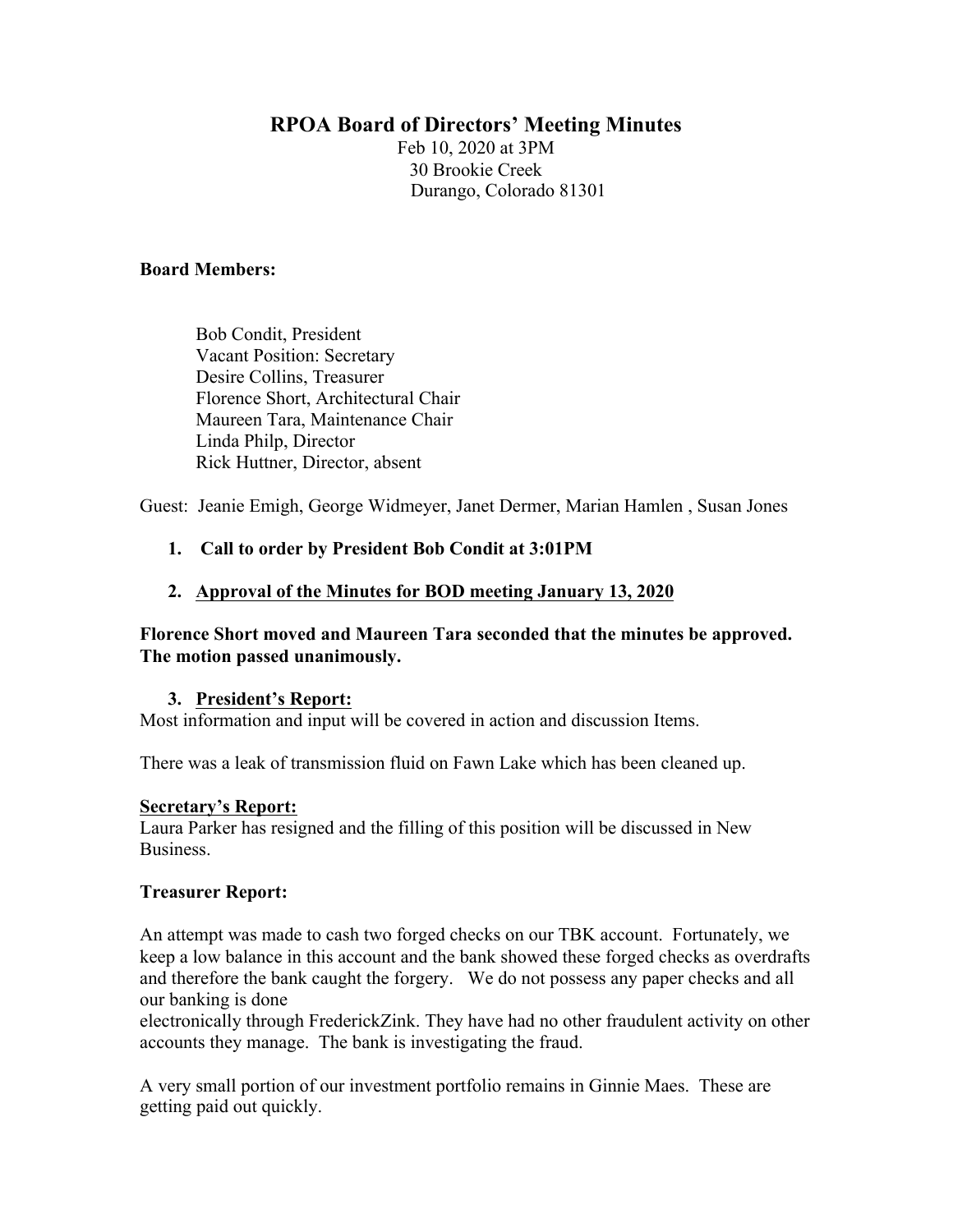The majority of our investments are in mutual funds which are doing well and we should see a positive balance in our portfolio this year.

The one lot owner making payments on their 2019-2020 assessments has paid off the balance.

All other items will be covered in discussion and new business.

# **Architectural:**

Lot 22 received final approval for the installation of solar panels.

Lot 83 is under preliminary review for a deck cover.

# **Maintenance:**

# **Bear Park:**

The pump has been removed and evaluated for repair. It may need replacement but the board will be advised if this is required.

# **River Rock**:

A bid was received to place river rock in the shoulder areas of our roads where it is needed.

Earthscapes submitted a bid well below the budgeted amount and below amount that requires we go out to bid. They will do this project when they do spring clean-up in April -May of 2020. **Maureen Tara moved and Desiree Collins seconded that we accept the Earthscapes bid. The motion passed unanimously**.

# **Culverts:**

As previously discussed, four culverts in the Ranch need to be replaced or repaired. Paul Cahill has discussed with Maureen exploring a new company's product that can provide a liner that could solve the leaking problem in perhaps 3 of the culverts. This would alleviate the necessity of digging up the road to replace culverts underneath. She will meet with Paul, George, and the company representative to determine if their product will meet our needs.

# **Entrance Sign:**

Maureen circulated pictures of proposed new sign for the entrance. She and her committee will select two options and get additional drawings that will include the rock borders that will replace the existing railroad ties. An additional meeting of this committee is set for 2/24/20. The two options will be made available at the Annual Meeting in June so owners can make input into the decision process.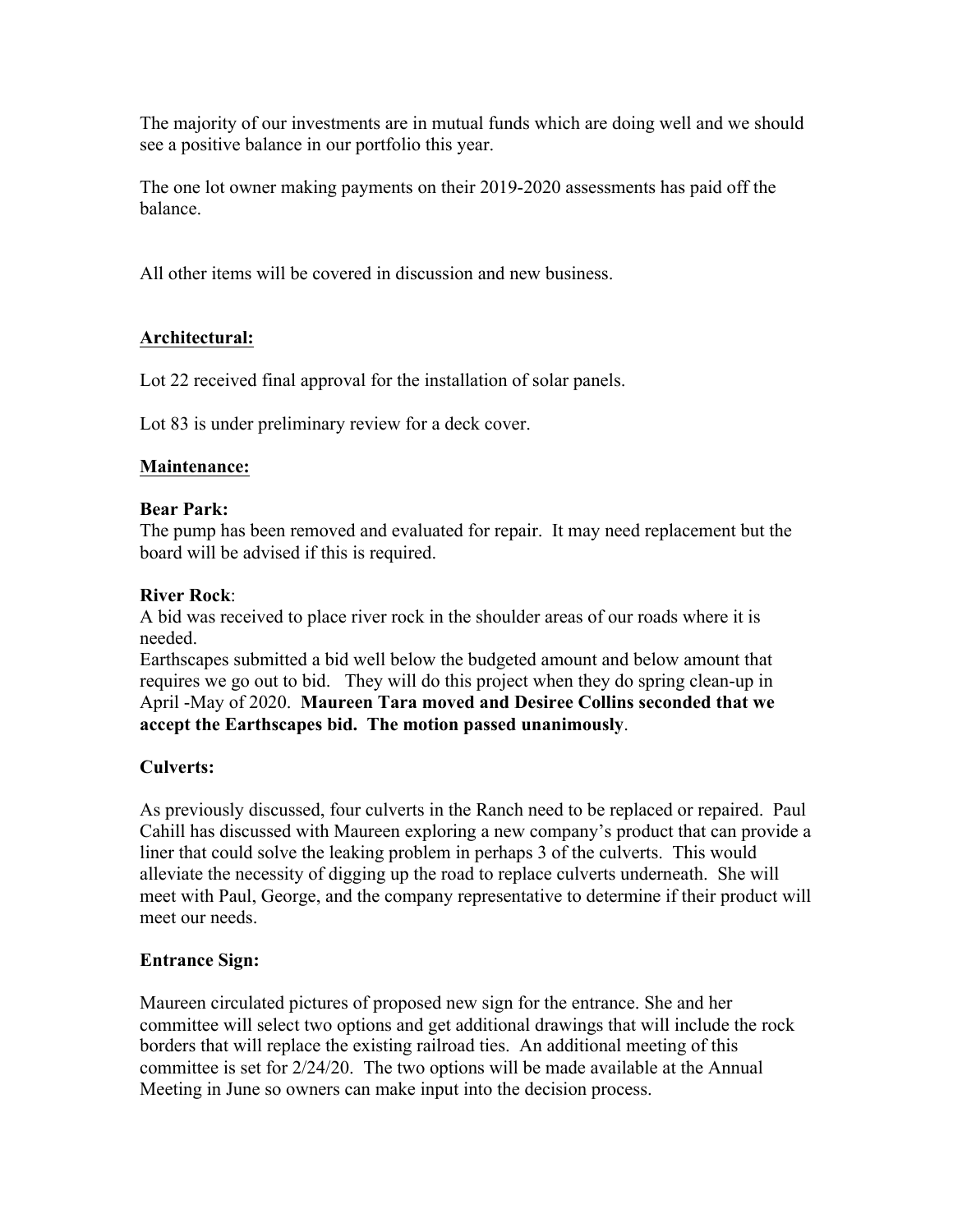# **Nominating:**

Jeanie Emigh and Linda reviewed the possible candidates for the three upcoming positions on the BOD. The Ranch has only 45 full time residents and of these 26 have served on the board. Six candidates were identified as possible candidates and two are attending the meeting today; Janet Dermer and Marian Hamlen.

All present discussed the fact that all though board and committee work require time and effort it is well worth it. You get to know how The Ranch is run and get to know your neighbors. For the last 8 plus years the board has worked in consensus and there have been very few divisive issues.

# **4.Items for Discussion:**

# **a. Finalize and approve Budget:**

Desiree reviewed the 2020 FY budget and took questions from the board members.

**Desiree Collins moved and Florence Short seconded that the budget as submitted for FY 2020 be approved. The motion passed unanimously**. The budget will be included in the mailing with the annual assessment invoice.

# **b. Annual Assessment Letter:**

Desiree reviewed the letter with the board and several editing changes were made. Desiree recommended a 1/% increase in the annual assessment for FY 2020. This will allow us to meet budget needs as well as keep our reserve within a medium risk range. **Desiree Collins moved and Maureen Tara seconded that the 1/% increase in the annual assessment for FY 2020 be approved. The motion passed unanimously.**

# **c. Annual Assessment Mailing:**

Set for 3pm on 2/21/20 at Emigh-Hunter residence. Bob Condit will get the assessment letter and budget to the printers and Desiree will get FrederickZink to print the invoices. Jeanie and Mandy from FrederickZink have gone thru the data base to help ensure accuracy.

# **d. Reserve Study:**

Desiree reviewed the Reserve Study input in the budget discussion and indicated we are still able to maintain a healthy reserve with the planned assessment for 2020.

# **5: New Business:**

a. Florence and her committee submitted a Memorandum of Declaration on the proposed changes to the DCCRs in sections covering architectural rules and the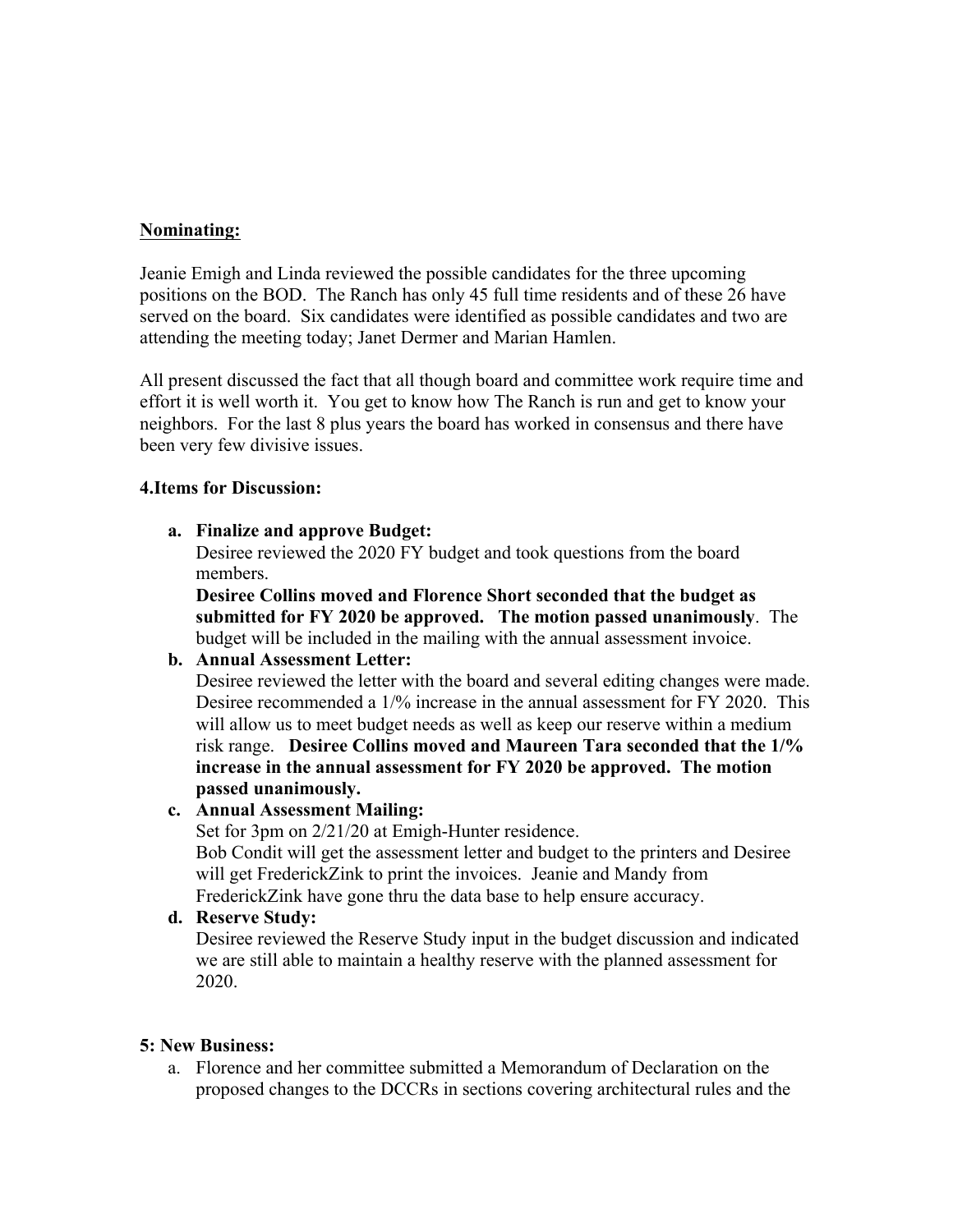rights of the developer. As the developer rights expired in 1995 these sections were revised to include only the remaining 4 lots that could be developed at The Ranch by a new buyer. (See Addendum A for further explanation.) Board members asked for additional time to review the work before approving them as we go forward with the 2020 revisions of the DCCRs. They will be reviewed at the March BOD meeting.

# **b. Select replacement secretary:**

Cathy Roulstin was unable to fill the secretary position. Janet Dermer has volunteered to fill this position. until the 2020 Annual Meeting as which time she will run for a board position. **Linda Philp moved and Desiree Collins seconded that Janet Dermer be appointed as board secretary until June 14, 2020 Annual Meeting. The motion passed unanimously**. Jeanie Emigh will meet with her and give her the list of duties and when available Laura Parker will turn over the files and update her as needed.

#### **6. Old Business:**

 **a.** Discussion was held regarding FrederickZink contract. They are requesting a small increase for the upcoming fiscal year. There is only one additional firm that handles HOAs and they have not submitted a bid despite being asked to do so. Marian Hamlin, a CPA, said very few firms want to handle HOAs as they are a specialty group and often the work exceeds cost billed. **Bob Condit moved** 

#### **and**

# **Desiree Collins seconded that we extent the FrederickZink contract for an additional**

#### **year and the motion carried unanimously.**

**b.** Bob and Desiree have been working on DCCR revisions. The plan is to have a draft

 made available at the next board meeting in March and then post the noncompliant,

 current DCCRs alongside the new legally compliant draft to get owners' input. Input will also be sought at annual meeting and then a final draft will be submitted and a mail ballot sent later in the summer. Changes need to be made to bring our current DCCRs into compliance with Colorado law. DCCR sections were assigned to board members for review and input and these should be sent to Bob when completed.

#### Next regular BOD meeting will be Monday March 16, 2020, at 3PM at the Condit residence